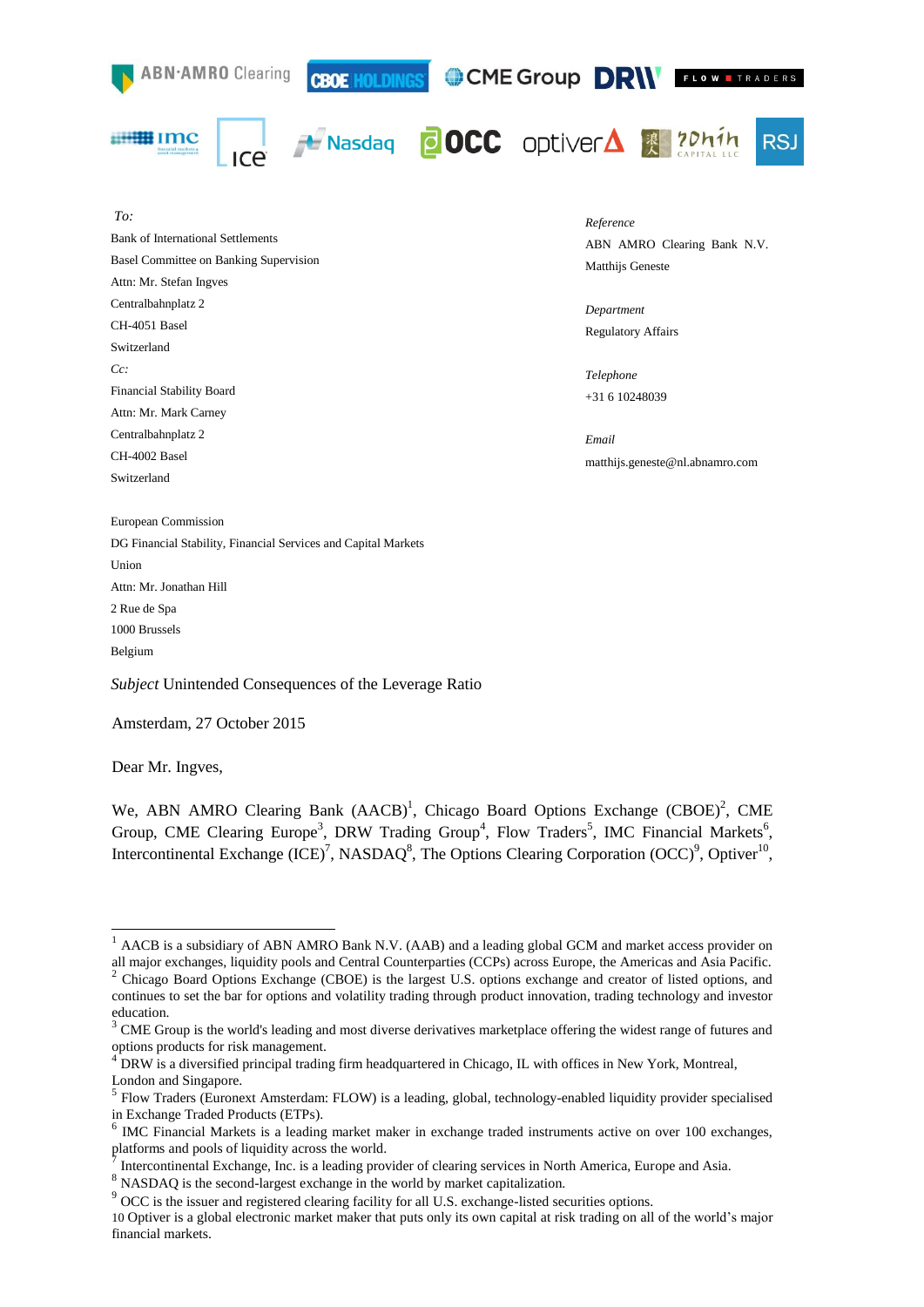| Date       | Reference: |
|------------|------------|
| 27.10.2015 |            |
|            | Page       |
|            | 2/7        |

Ronin Capital<sup>11</sup> and RSJ<sup>12</sup>, write to you to express our grave concern regarding a number of unintended consequences of the Leverage Ratio using the Current Exposure Method (CEM). Unless the SA-CCR method is allowed as a replacement for CEM in the leverage calculation for exchangetraded derivative (ETD) exposures, the application of the Leverage Ratio will result in vastly increased capital requirements for General Clearing Members (GCMs) as well as their underlying clients, which will fundamentally threaten these business models to the detriment of the liquidity and stability of European and global markets.

## **The problem we face:**

-

Market makers and liquidity providers perform essential services to facilitate efficient price discovery in the global markets using their own proprietary capital; they represent up to 25-40% of turnover on global markets. Given their nature, this is predominantly volume that generates liquidity rather than consuming it.  $^{13}$ 

We have taken note of BCBS Paper  $270<sup>14</sup>$  related to the calculation and reporting of the Leverage Ratio (LR). We believe the BCBS issued the LR framework and disclosure requirements as a backstop to the risk-based capital standards to provide a simple, transparent, non-risk based, credible supplementary measure to the risk-based capital requirements.

At the same time, regulators across the globe have endeavoured to transform the OTC derivatives market into a shape resembling the ETD market – more standardised, more transparent, and above all, mitigating systemic risk. This resulted in the adoption of the global central clearing obligations by the G20 that aim to address systemic and counterparty risk in derivative transactions.

However, the G20 commitments are at odds with the impact of the LR for GCMs and their clients, mainly as a result of the "one-size-fits-all" approach for ETD and OTC derivative products. Under the current interpretations and guidance, the concept of netting ETD exposures is not adequately recognised under the applicable calculation methodology, as the treatment of ETD contracts as OTC derivative contracts triggers multiple ways of interpreting the netting rules (i.e. definition of an individual derivative contract). More detailed analysis is provided in the Annex of this letter.

In general, we believe European rules on derivatives in particular (e.g. EMIR and CRD/CRR) disproportionately affect the ETD market as most of the rules are aimed at OTC products with an inherently different risk profile. This is despite the ETD market having a very strong track record with limited occasions of CCP defaults. Moreover, it served as the blueprint for the current rules on mandatory clearing of OTC derivatives.

Therefore, the current LR interpretations fail to recognise the business models of a GCM and its clients: trading firms with large inventories and matched positions that cannot, under the current

 $11$  Ronin Capital is a leading global liquidity provider, trading on a variety of markets and products including government bonds, equities and options.

RSJ is an official market maker on NYSE Liffe, CME and major trader on Eurex.

<sup>&</sup>lt;sup>13</sup> Market makers in general ensure there is a buyer for every sell order and a seller for every buy order at any time, including times of market stress. In return for providing this liquidity, market makers seek economic returns based on trade spreads maintaining risk-neutral portfolios.

<sup>&</sup>lt;sup>14</sup> Implemented in the EEA as Commission Delegated Regulation (EU) 2015/61 of 10 October 2014 to supplement Regulation (EU) No 575/2013 of the European Parliament and the Council with regard to liquidity coverage Requirement for Credit Institutions.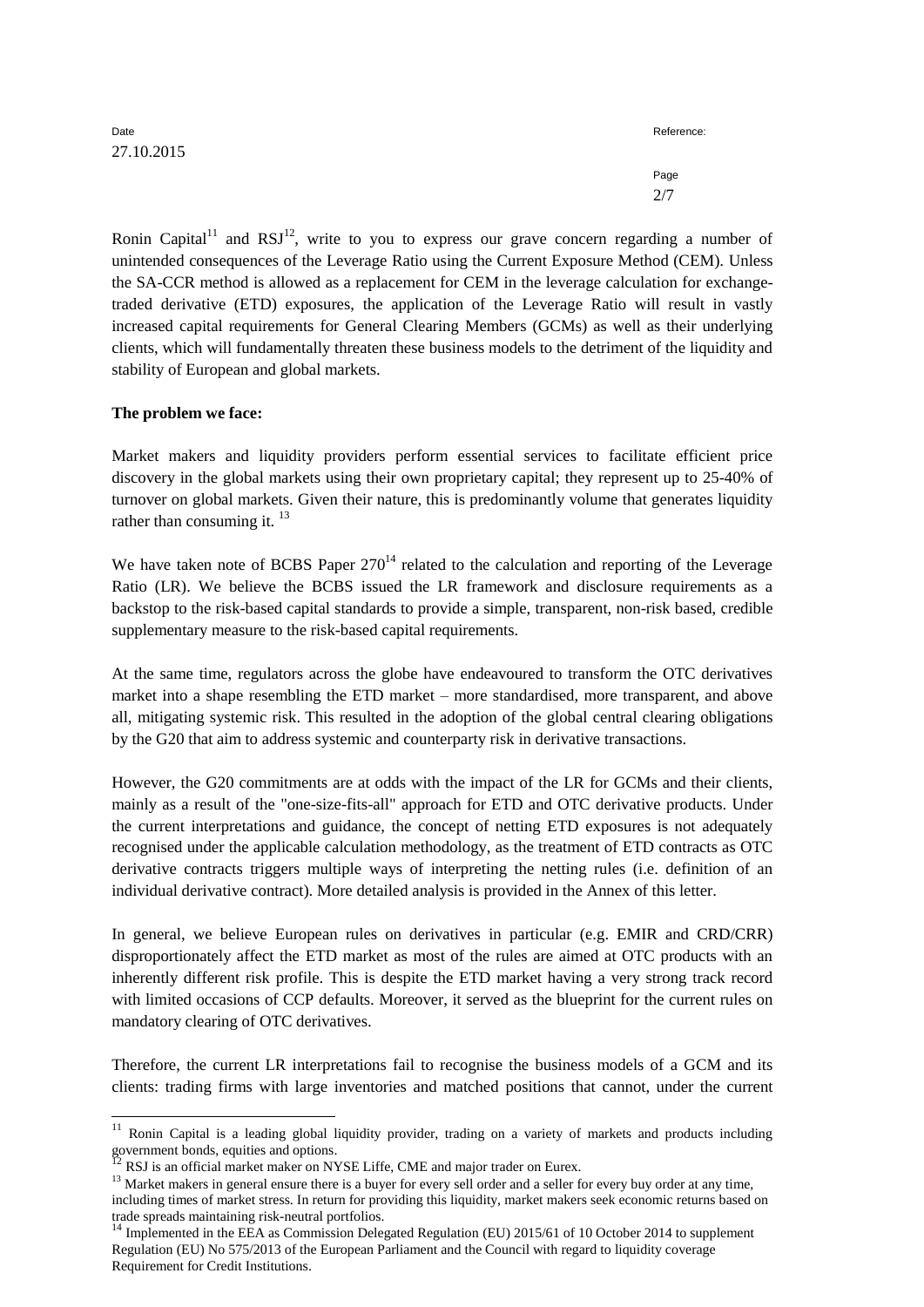| Date       | Reference: |
|------------|------------|
| 27.10.2015 |            |
|            | Page       |
|            | 3/7        |

calculation methodology, be netted. Naturally, this has an adverse effect on the sustainability of these business models, as it becomes uneconomic for such trading firms to make markets on trading venues and provide the necessary liquidity in the global ETD market as well as for GCMs to service them.

## **The impact:**

<u>.</u>

As GCMs guarantee their clients' exposures to CCPs they are disproportionately affected. This has resulted in extremely high additional exposures for GCMs at group level.<sup>15</sup> Consequently, the LR implication will result in a vast increase in capital requirements that comes in addition to the already increased Own Fund requirements for bank exposures to CCPs under CRR.

The current interpretation of the CEM will likely prompt further GCMs in the ETD market to cease activities given the heavy restrictions on netting (capped at 60%) that will impose overly burdensome capital requirements.

AACB notes that a number of its peers have already stopped GCM operations, whilst others are reassessing their business models. This will result in a further lack of choice for end-users and decrease available (global) balance sheet capacity for clearing of all derivatives transactions that are anticipated to become subject to mandatory clearing. More worryingly, a further reduction in the number of available GCMs heightens the risk that clients of a defaulted clearing member will be unsuccessful in porting their positions to a "back-up" GCM. Based on the current LR and RWA interpretations, no other GCMs may be able or willing to take up such positions given the impact it will have on its overall exposures.

Likewise, the CEM methodology will impact ETD market makers and liquidity providers, both directly and indirectly. Market makers are a critical source of liquidity in the European and global financial markets; they play a key role in contributing to stable, reliable, efficient and wellfunctioning markets. Directly, if under CEM no netting would be allowed for their (risk-limiting) strategies, such firms would not be able to continue to make markets, and market liquidity could be seriously affected leading to higher spreads, lower volumes, more volatility and greater systemic risk.

The end result of this will be higher prices for consumers of food and energy, as well as for employees relying on professionals to manage their retirement portfolio. Indirectly, as the clients of multiple GCMs are also hit by the impact of the LR, they will face a reduction in choice of providers and risk diversification. Moreover, the netting limitation leads to market participants becoming incentivized towards placing a tailored bi-lateral OTC trade rather than trade in the more liquid and transparent centrally cleared markets.

In sum, we believe there are potential systemic complications if the scope, definition and calculation method of the leverage ratio remains unchanged prior to the adoption of a binding LR per 2018.

<sup>&</sup>lt;sup>15</sup> ABN AMRO's fully-loaded leverage ratio decreased to 3.1% at 30 June 2015 compared with 3.5% at 31 March 2015. During Q2 2015, ABN AMRO adopted a revised interpretation of the Commission Delegated Regulation (EU). 2015/62 (CDR) regarding calculation of the exposure measure for its clearing services, using BCBS guidelines and EBA guidance.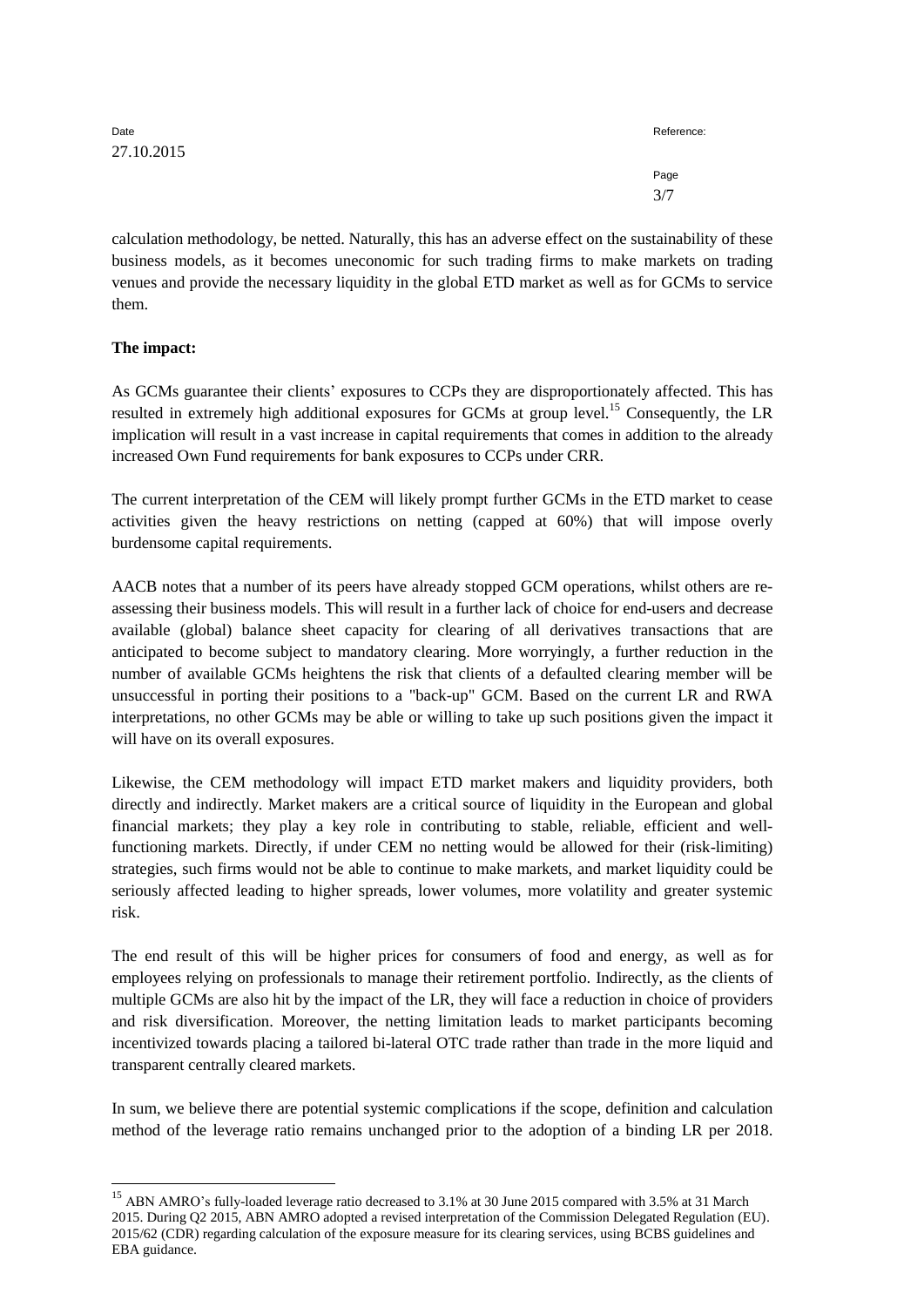Date **Reference:** 27.10.2015

Page 4/7

Liquidity at CCPs will be harmed and systemic risk will increase due to contraction of the number of GCMs and liquidity-providers.

**The solution:**

We note that the same issue exists with respect to the risk-weighted asset (RWA) ratio and its treatment of ETDs. The BCBS rightly recognized this and has adopted SA-CCR as a replacement for CEM and the Standardized Method in the context of the RWA ratio, with an agreed upon implementation date of January 1, 2017. (The SA-CCR method is outlined in BCBS Paper 279)

Therefore, we strongly urge the BCBS to address the unintended consequences and shortcomings of the CEM methodology for CCP exposures by allowing the SA-CCR method as a replacement for CEM in the leverage calculation for ETD exposure. We believe SA-CRR provides better differentiation between margined and unmargined trades and provides more meaningful recognition of netting benefits. The SA-CCR leads to more transparency and a level playing field; it is for reasons such as these that it was adopted in the context of the RWA ratios.

Further, we ask the BCBS to undertake further analysis on the proportionality of the LR requirements and align its applicability on institutions with different business models, such as GCMs or trading firms active in the ETD market. We believe that a tailored approach based on proportionality would contribute to a better application and effectiveness of the LR requirements. We already welcome the European Commission's request to the EBA in this respect. We stand ready to provide input and explain our position and business models.

We would welcome and appreciate a reaction to our concerns as soon as practically possible. We are more than willing to clarify our concerns verbally, e.g. in a conference call or in person if needed. For further questions, please contact Matthijs Geneste at ABN AMRO Clearing Bank via matthijs.geneste@nl.abnamro.com.

Yours sincerely,

Jan Bart de Boer lef Commercial Officer ABN AMRO Clearing Bank N.V.

Kees van Dikhuizer

Chief Financial ABN AMRO Bank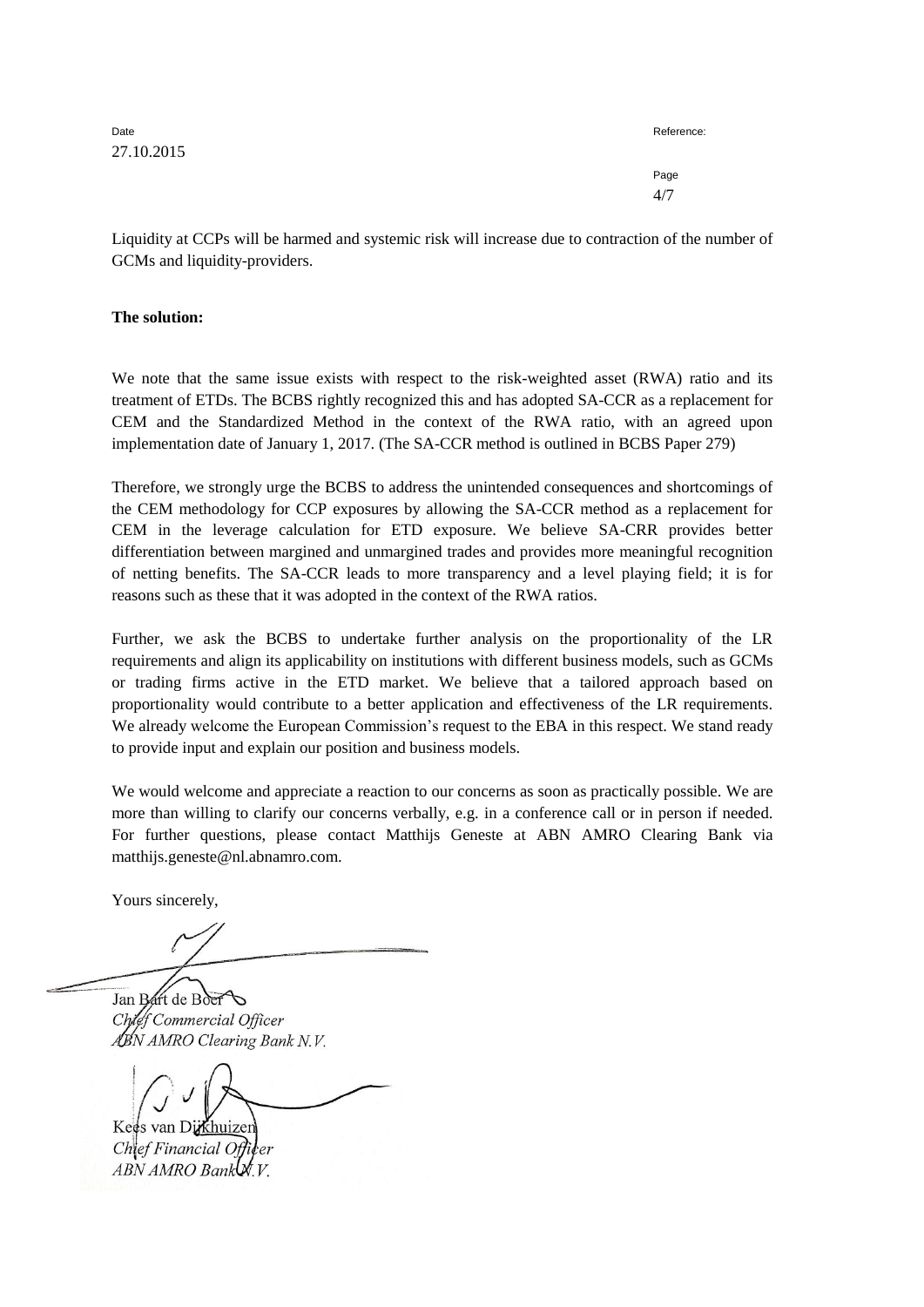Date **Reference:** 27.10.2015

Edward Will

Edward T. Tilly *Chief Executive Officer CBOE Holdings Inc.*

Bryan Durkin *Chief Commercial Officer CME Group*

Tina Hasenpusch *Chief Executive Officer CME Clearing Europe*

Donald Wilson *Chief Executive Officer DRW Trading Group*

 $\overline{\phantom{a}}$ 

Diederik Dorst *Global Head of Legal and Compliance Flow Traders B.V*.

Scott Hill *Chief Financial Officer Intercontinental Exchange Inc.*

Page 5/7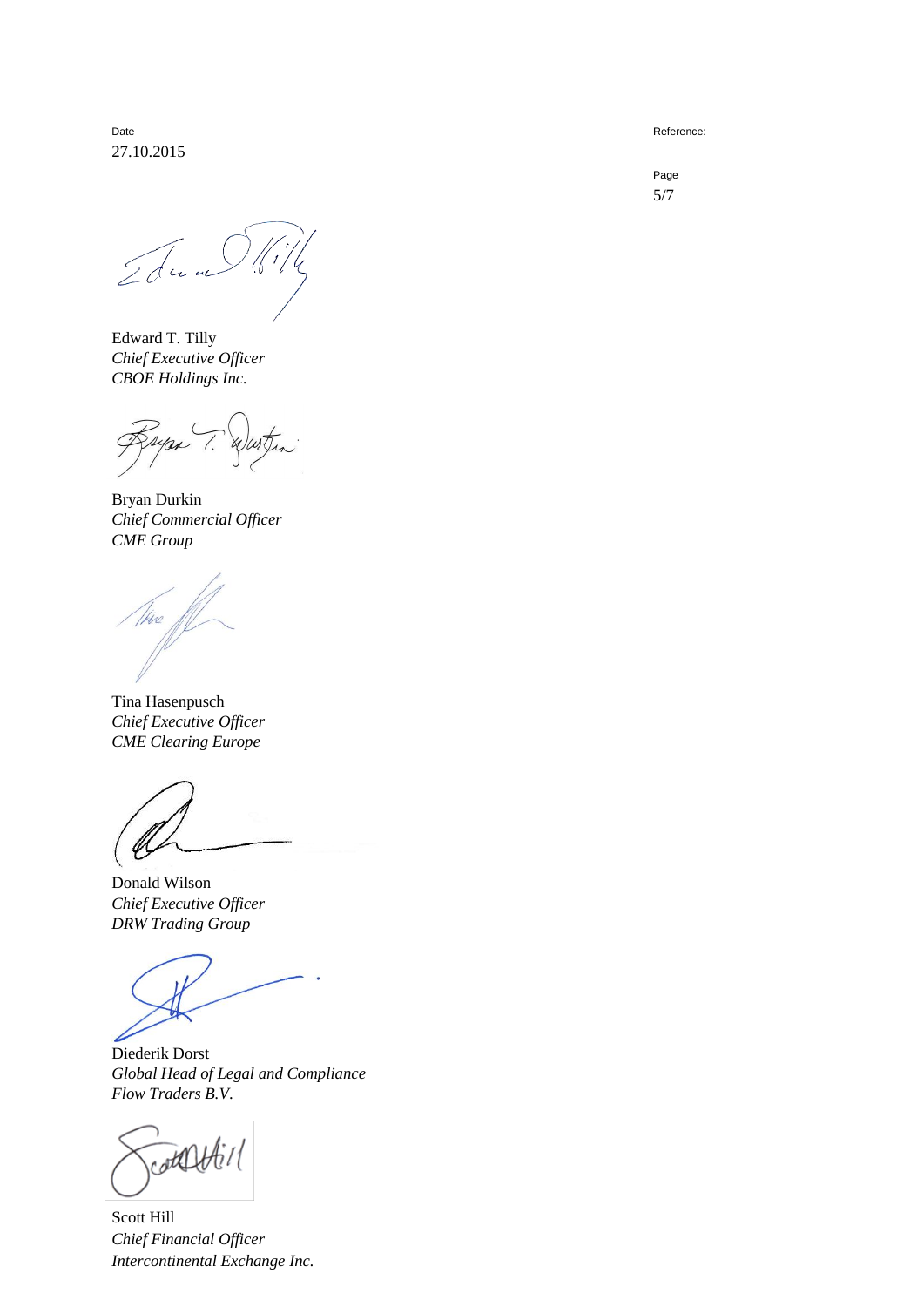Date **Reference:** 27.10.2015

Page 6/7

Jan-Willem Kohne Managing Director, Head of Europe IMC Trading B.V.

daller Jamil

Hans-Ole Jochumsen *President Nasdaq, Inc.*

Michael W. McClain

Michael W. McClain *President and Chief Executive Officer The Options Clearing Corporation*

 $P_{\theta}$ Chief Executive Officer Optiver

lames Sul

Jonathan B. Galin *Chief Risk Officer Ronin Trading Europe*

Jan Dezort *Group General Counsel RSJ a.s.*